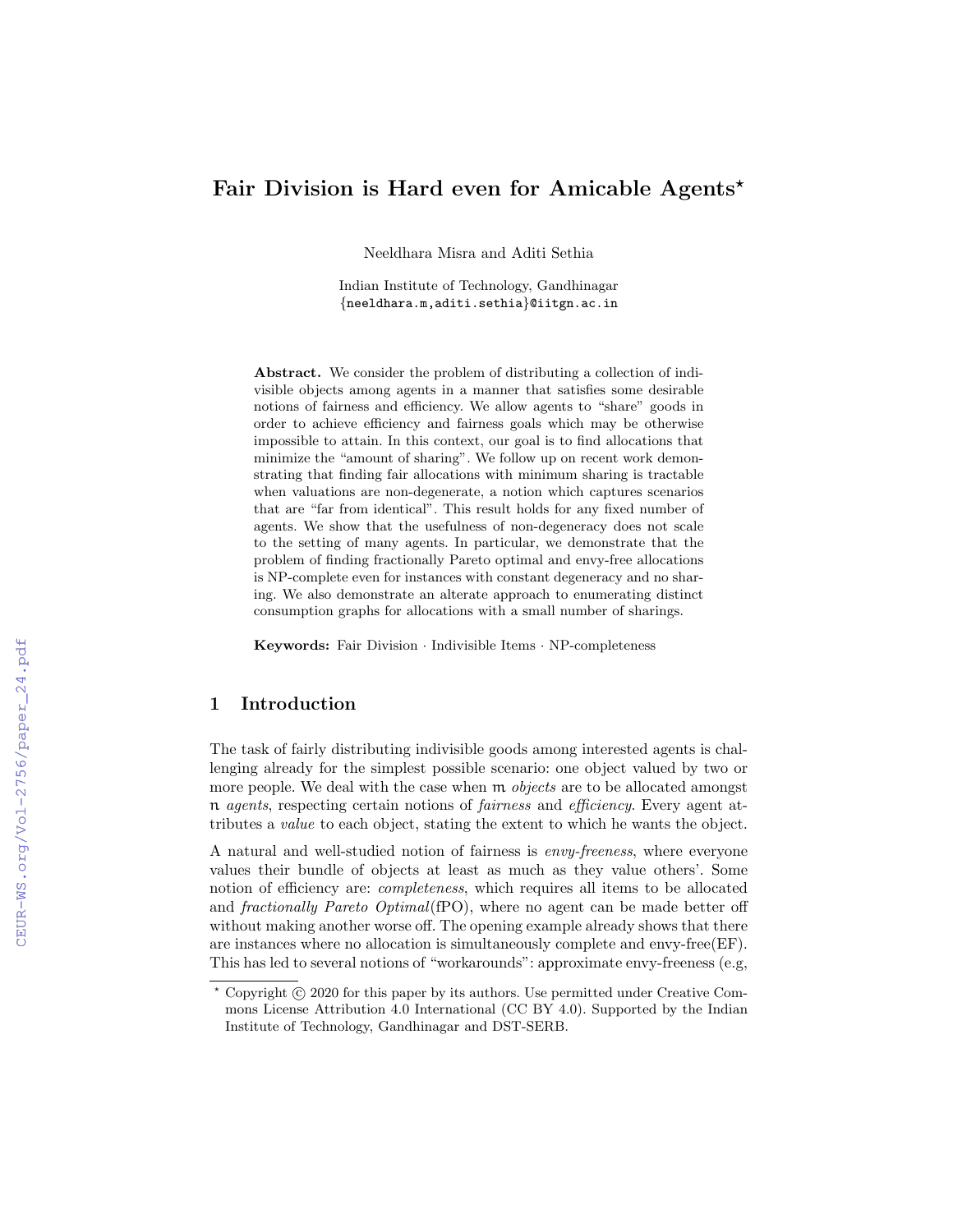#### 2 N. Misra and A. Sethia

requiring allocations to be envy-free up to the removal of one good [\[2](#page-5-0)[,7\]](#page-5-1), or any good [\[3\]](#page-5-2), or using hidden goods [\[6\]](#page-5-3)), subsidy (introducing money to compensate for envy [\[1\]](#page-5-4)), donating items (this involves giving up on completeness, but to a limited extent [\[4\]](#page-5-5)), and sharing (wherein we allow for some goods to be shared between agents [\[9,](#page-5-6)[8\]](#page-5-7)). Our focus is on the settings, where sharing goods appears to be the most reasonable of all workarounds (for instance, when high valued goods are involved), and the question of interest is to find allocations that meet our goals of fairness and efficiency with minimum sharing.

In a recent development, Sandomirskiy and Segal-Halevi [\[8\]](#page-5-7) show that the case of identical valuation is in fact the "hardest" — they propose a notion of degeneracy $(d)$  which captures the degree of similarity across agent valuations. We refer to the setting of low degeneracy, the ones where valuations are generally dissimilar, hence, less conflicting, as a scenario involving *amicable agents*. One of the key results in [\[8\]](#page-5-7) is that finding allocations that are both fPO and EF is tractable for a constant number of amicable agents. In contrast, it was shown that the problem remains NP-hard for instances of high degeneracy.

Our Contributions. We investigate the complexity of finding fPO and EF allocations for amicable agents, from the perspective of the number of agents. For example, can the running time be improved to  $(n + m)^{O(d)}$ , which would increase the realm of tractability to scenarios with any number of agents and constant degeneracy, or more ambitiously,  $O(2^{O(d)} \cdot (m+n)^{O(1)})$ , which would make the problem tractable for instances with any number of agents and degeneracy logarithmic in  $(n + m)$ ? Our main contribution here is to show that even the former goal is unlikely to be achievable: when the number of agents is unbounded, the problem of finding allocations that are fPO and EF remains strongly NP-complete for instances with degeneracy one, even for the specific question of allocations with no sharings. Our result also has consequences for the problem of finding EF allocations, which is weakly NP-complete by a reduction from PARTITION  $[8]$ . It turns out that the arguments in the reverse direction of our reduction do not require the allocation in question to be fPO, allowing us to obtain a stronger hardness result.

We also revisit the algorithm for finding  $fPO+EF$  allocations from [\[8\]](#page-5-7). The algorithm relies on enumerating certain consumption graphs corresponding to fPO allocations that fix the sharing structure of a potential solution. We propose an alternate method for generating the relevant consumption graphs that takes advantage of the upper bound on the number of sharings upfront. This leads to a slightly different bound that leads to a better exponential term at the cost of a worse polynomial factor. Although the difference in the bound is not significant, we believe our approach lends additional understanding to the structure of class of graphs based on fPO allocations.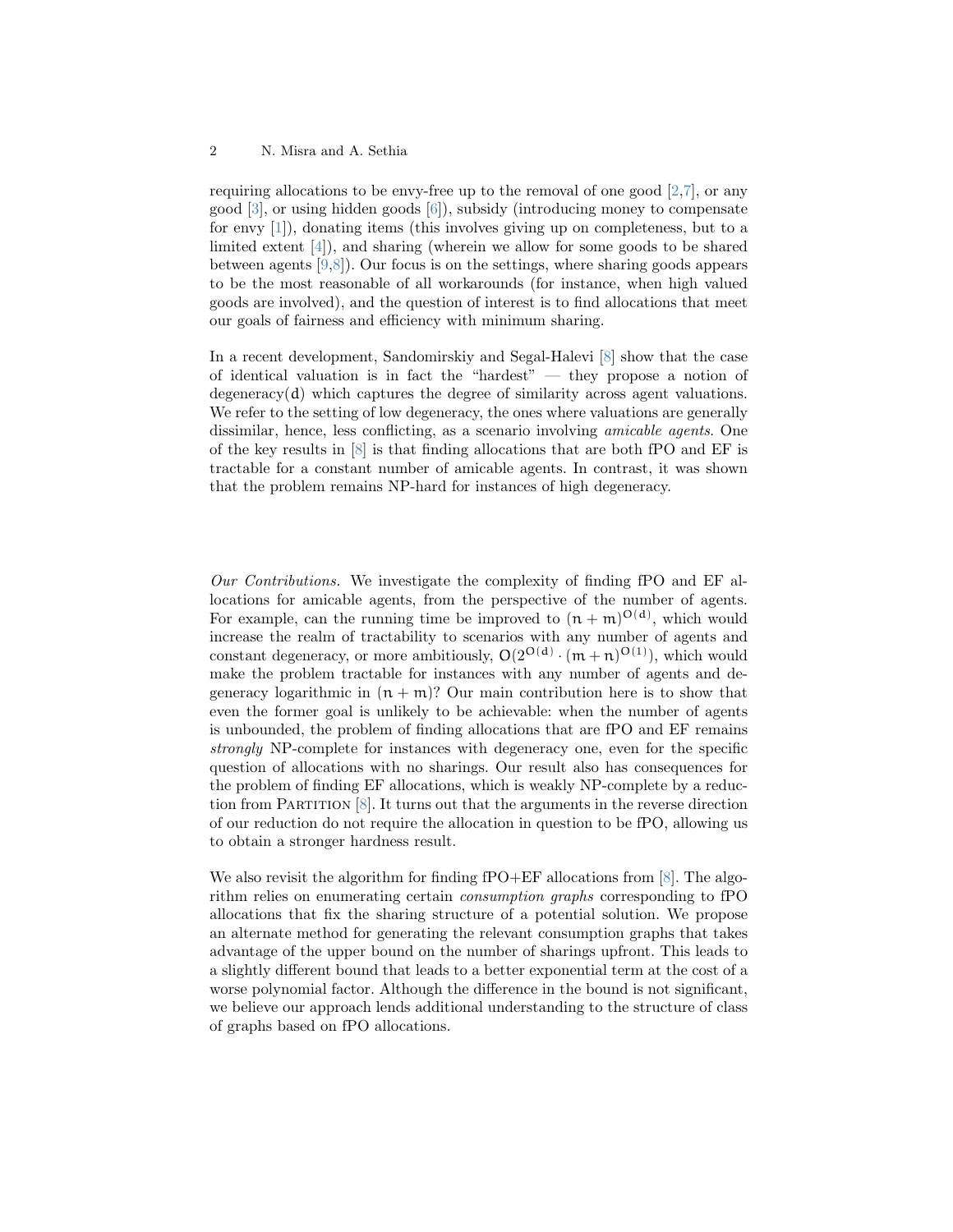### 2 Preliminaries

Allocations and Sharing. We use  $A = {\mathfrak{a}_1, \ldots, \mathfrak{a}_n}$  to denote a set of agents and  $\mathcal{G} = \{q_1, \ldots, q_m\}$  to denote a collection of objects. A *bundle* of objects is a vector  $\mathbf{b} = (b_j)_{j \in [m]} \in [0, 1]^m$ , where the component  $b_j$  represents the portion of  $g_j$  in the bundle. The total amount of each object is normalized to one. An allocation **z** is a collection of bundles  $(z_i)_{i \in [n]}$ , one for each agent, with the condition that all the objects are fully allocated. Note that an allocation can be identified with the matrix  $\mathbf{z} := (z_{i,j})_{i \in [n], j \in [m]}$ , where  $z_{i,j}$  take values from [0,1].

If  $z_{i,j} \neq 1$ , then the object  $g_j$  is *shared* between two or more agents. We define total number of sharings as the number of times that an object is shared, i.e:

$$
\#s^\star(\mathbf{z}) = \sum_{j \in [m]} \left( \left| \{ i \in [n]: \, z_{i,j} > 0 \} \right| - 1 \right).
$$

*Value and Utility.* For every  $i \in [n], j \in [m], v_{i,j}$  denotes agent  $a_i$ 's *value* for the entire object  $g_i$ . In the setting of *additive* utilities, the valuations naturally lead us to an utility function over bundles defined as  $u_i(\mathbf{b}) = \sum_{j \in [m]} v_{i,j} \cdot b_j$ . The matrix  $\mathbf{v} = (v_{i,j})_{i \in [n], j \in [m]}$  is called the *valuation matrix*.

We recall the notion of degeneracy that was proposed in [\[9](#page-5-6)[,8\]](#page-5-7). To this end, we say that two goods  $g_p$ ,  $g_q$  are valued *similarly* by a pair of agents i, j if there exists a constant r such that  $v_{i,p} \cdot v_{j,q} = v_{i,q} \cdot v_{j,p} = r$ . If the valuations in question are all non-zero, then the value-ratios of goods  $g_p$  and  $g_q$  by the agents i and j equals the constant r. Now, we define the similarity between a pair of agents i and j as:

$$
s_{\mathbf{v}}(i,j) = \max_{r > 0} \big| \big\{ k \in [ \mathfrak{m} ] \, : \, \nu_{i,k} = r \cdot \nu_{j,k} \big\} \big| -1.
$$

Note that the similarity of a pair of agents captures the notion of the largest number of goods that the agents value similarly when considered pairwise. This finally leads us to the notion of *degeneracy* defined as  $d(v) = \max_{i,j \in [n], i \neq j} s_v(i,j)$ . Valuations for which  $d(v) = 0$  are called *non-degenerate*. Also, note that if any two agents have the same valuations for all goods, then  $d(\mathbf{v}) = \mathbf{m} - 1$ .

*Fairness and Efficiency*. An allocation  $\mathbf{z} = (z_i)_{i \in [n]}$  is called *envy-free (EF)* if every agent prefers her bundle to the bundles of others. Formally, for all  $i, j \in [n]$ :  $u_i(z_i) \geq u_i(z_i)$ . An allocation z is Pareto-dominated by an allocation y if y gives at least the same utility to all agents and strictly more to at least one. An allocation **z** is *fractionally Pareto-optimal (fPO)* if no feasible **y** dominates it.

Computational Questions. For the fairness concept EF and an efficiency concept fPO, MINIMAL SHARING problem is the following. Given  $(A, \mathcal{G}, \mathbf{v}, \mathbf{t} \in N)$  as input, the question is if there exists an allocation where the total number of sharings is at most t.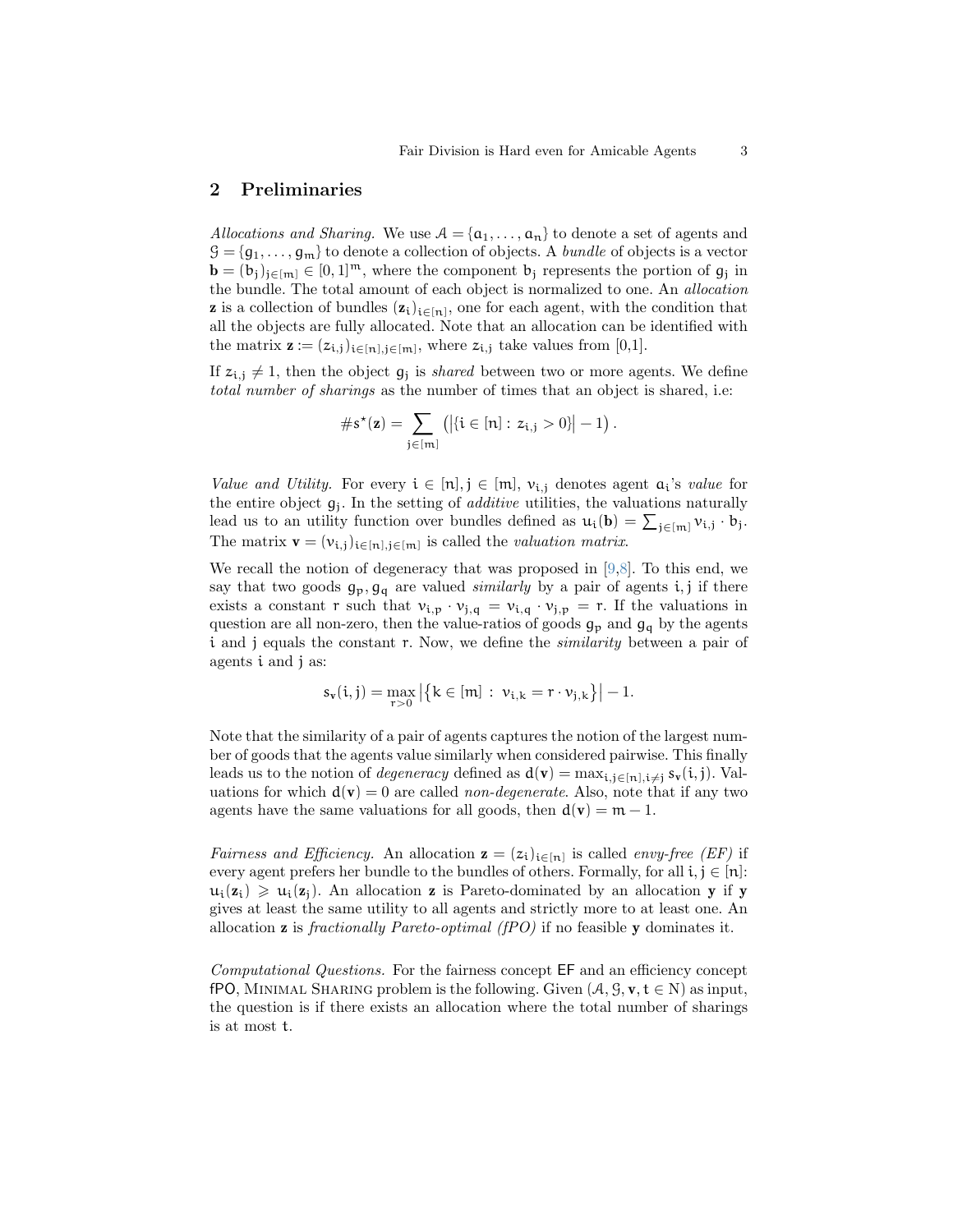4 N. Misra and A. Sethia

## 3 Hardness for Instances of Constant Degeneracy

We define here, a structured version of SATISFIABILITY problem called LINEAR Near-Exact Satisfiability (LNES), which is known to be NP-complete [\[5\]](#page-5-8). An LNES instance consists of 4p *core* clauses ( $p \in \mathbb{N}$ ) and p *auxiliary* clauses:  $\mathcal{C} = \{U_1, V_1, U'_1, V'_1, \cdots, U_p, V_p, U'_p, V'_p\} \cup \{C_1, \cdots, C_p\}$ . The set of variables consists of p main variables  $x_1, \ldots, x_p$  and 4p shadow variables  $y_1, \ldots, y_{4p}$ . Each core clause consists of two literals and  $\forall i \in [p], U_i \cap V_i = \{x_i\}$  and  $U'_i \cap V'_i = \{\bar{x}_i\}.$ Each shadow variable occurs as a positive literal in an auxiliary clause and as a negative literal in a core clause. An auxiliary clause consists of four literals, each corresponding to a positive occurrence of a shadow variable. We will use  $u_i, v_i, u'_i$ , and  $v'_i$  to refer to the shadow variables in the core clauses  $U_i, V_i, U'_i$ , and  $V'_i$ , respectively. The LNES problem asks whether, given a set of such clauses, there exists an assignment  $\tau$  of truth values to the variables such that exactly one literal in every core clause and exactly two literals in every auxiliary clause evaluate to TRUE under  $\tau$ . The main result of this section is the following:

**Theorem 1.** (EF,fPO)-MINIMAL SHARING is NP-hard even when restricted to inputs with bounded valuations, degeneracy one, and no sharing.

*Proof.* (Sketch) We reduce from LNES. Let  $C$  be an instance of LNES as described above. For each main variable  $x_i$  we introduce three agents:  $\{a_i, \bar{a_i}, d_i\}$ , and the goods  $\{q_i, \bar{q}_i, h_i\}$ . We refer to  $d_i$  as the *dummy* agent and  $\bar{a}_i$  and  $\bar{a}_i$  as the key agents associated with  $x_i$ . Also, we refer to  $h_i$  as the *trigger* good and  $q_i$ and  $\bar{g}_i$  as consolation goods. For the shadow variables  $u_i, v_i, u'_i, v'_i$ , we introduce four *shadow agents* agents:  $b_i$ ,  $c_i$ ,  $b'_i$ ,  $c'_i$  and four *essential* goods:  $r_i$ ,  $s_i$ ,  $r'_i$ ,  $s'_i$ . Finally, for each auxiliary clause  $C_j$ , we introduce two *backup* goods  $f_j^1$  and  $f_j^2$ . Note that our instance consists of  $7p$  agents and  $9p$  goods. Thus the size of the valuation matrix is  $N := 63 \cdot p^2$ . We let  $L = 4000 \cdot p^5$ .

Let  $\mathbf{w} = (w_{i,j})_{i \in [n], j \in [m]}$  denote the  $(7p \times 9p)$  matrix whose entries are given by  $w_{i,j} = (i-1) \cdot m + j$ . Intuitively, we can think of these values as being small enough to be negligible, and we will obtain our final valuation matrix by starting from w and "overwriting" some entries to reflect the fact that certain goods are valued highly by certain agents. This is done to ensure that the final valuation matrix has low degeneracy, and hence, the agents are amicable. We modify the matrix **w** as described below. For  $i \in [p]$ :

- The dummy agent  $d_i$  has a high value L for the consolation goods  $g_i$  and  $\bar{g_i}$ . Also, they value the four essential goods associated with them at zero.
- The first key agent  $a_i$  has a somewhat high value  $\frac{1}{3}$  for the consolation good  $g_i$  and the essential goods  $r_i$  and  $s_i$ , and a high value L for  $h_i$ .
- The second key agent  $\bar{a_i}$  has a somewhat high value  $\frac{1}{3}$  for the consolation good  $\bar{g}_i$  and the essential goods  $r'_i$  and  $s'_i$ , and also has a high value L for the trigger good  $h_i$ .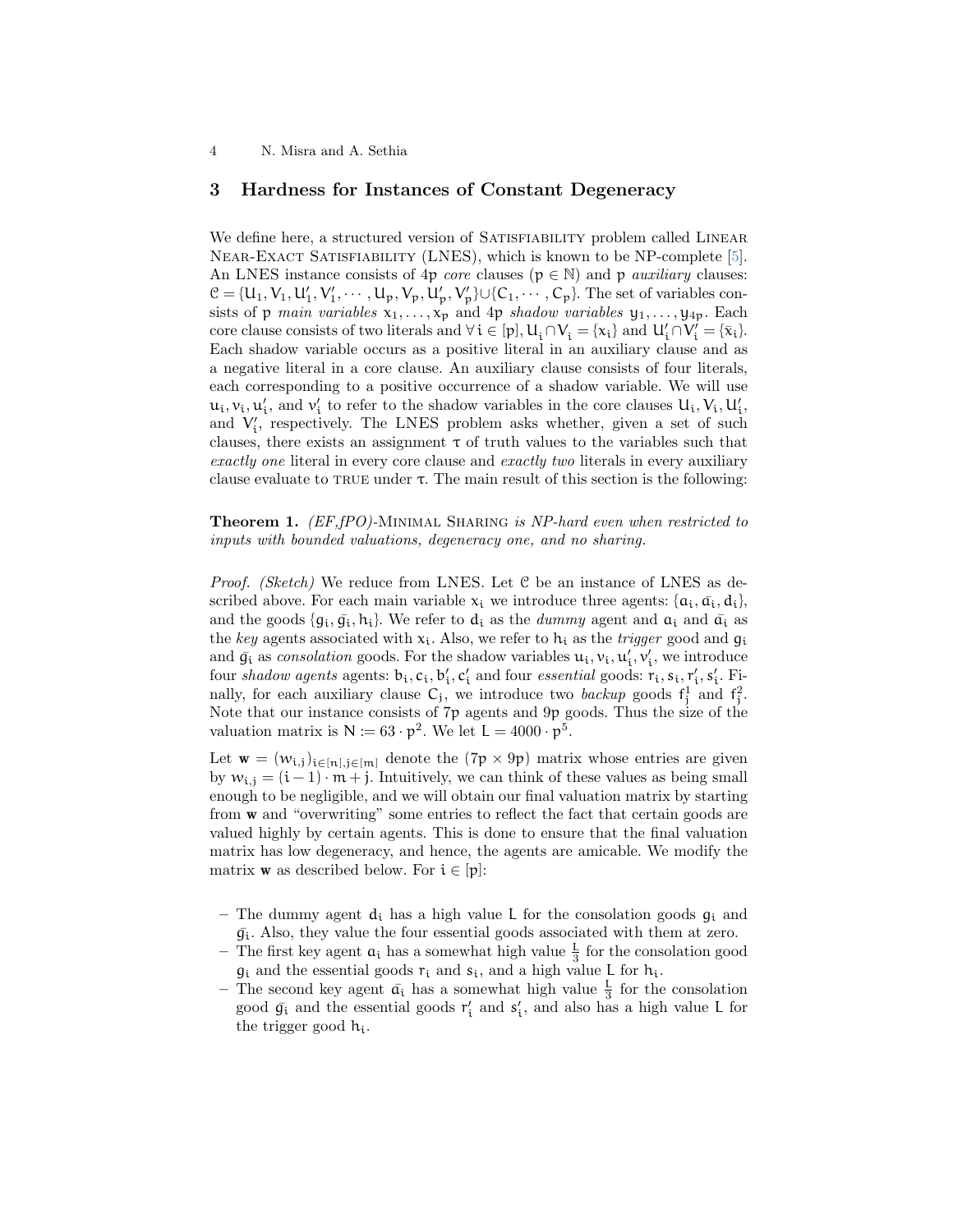

<span id="page-4-0"></span>Fig. 1. The overall schematic of the construction in the proof of Theorem 1. The entries  $\star$  indicate small values. In this example, the literal corresponding to the agent  $b_i$ , i.e,  $u_i$ , belongs to the auxiliary clause  $C_j$  corresponding to the backup goods  $f_j^1$  and  $f_j^2$ .

– The shadow agents have a high value L for their associated essential goods and the backup good which represents an auxiliary clause that contains the associated shadow variable. Also,  $b_i$  (respectively,  $c_i$ ) values the consolation good  $g_i$  and the essential good  $s_i$  (respectively,  $r_i$ ) at zero. And  $b'_i$ (respectively,  $\mathbf{c}'_i$ ) values the consolation good  $\bar{\mathbf{g}_i}$  and the essential good  $\mathbf{s}'_i$ (respectively,  $r'_i$ ) at zero.

The valuation matrix is depicted in the Figure [1.](#page-4-0) We ask if this instance admits an allocation with zero sharing. Note that the degeneracy of the valuation matrix is indeed one, contributed by the values that shadow agents have for the backup goods. We claim that if there exist an assignment for the LNES instance, then we have an EF and fPO allocation for the above fair division instance, and viceversa. We defer to the detailed arguments in the full version of the paper.  $\square$ 

# 4 Concluding Remarks

We demonstrated the hardness of finding fPO+EF allocations even for instances with constant degeneracy, with an unbounded number of agents. We note that running times of the form  $d^{O(n)} \cdot \text{poly}(m, n)$  are "weakly ruled out" because of the hardness result in [\[8\]](#page-5-7). However, all the hardness results combined so far do not rule out the possibility of an algorithm with a running time of  $c^{O(d+n)} \cdot m^{O(1)}$ ,